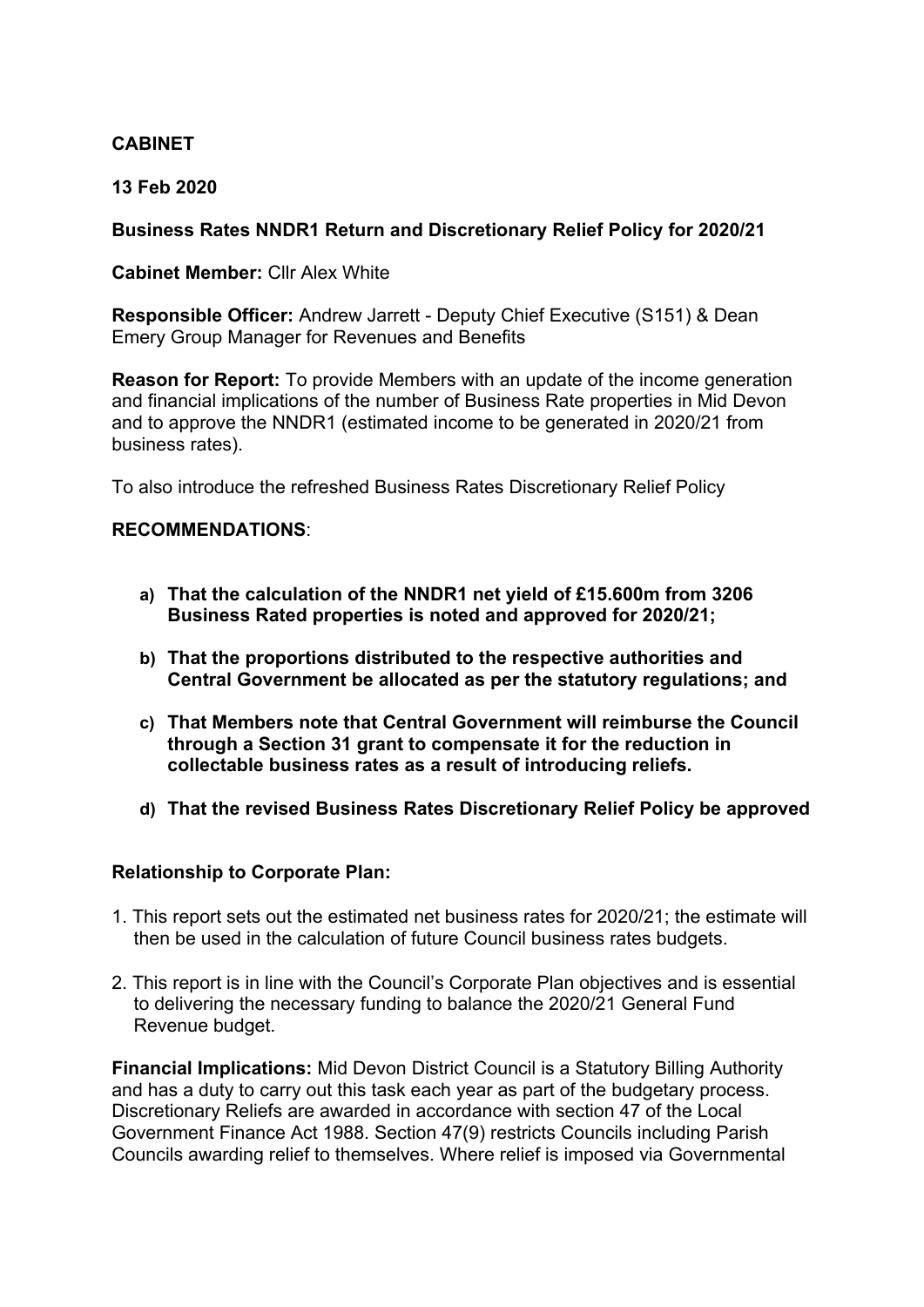request they can become fully funded by and Mid Devon's share of the costs is returned through section 31 grants.

**Legal Implications:** This is a statutory function and is a legal requirement. The Council must set its budget annually based on the tax base and the NNDR1 projected values.

Discretionary Relief is awarded via section 47, the Government also use this section to allow Billing Authorities to award fully funded reliefs.

Noting a Ministerial Statement made 28/01/2020 where new and extended reliefs were confirmed. These are shown with the main policy Appendix 2.1

**Risk Assessment:** If the Council fails to carry out this duty, then it will not be able to forecast its future budget positions. The calculation of the NNDR1 involves a number of estimates made by professional officers, but due to the volatility and uncertainty of Business Rates appeals and Central Government retention policies, the Council holds a Business Rates Smoothing Reserve which can be used to mitigate fluctuations in Business Rates receipts.

**Equality Impact Assessment**: No equality issues identified for this report.

### **1.0 Introduction / Background**

- 1.1 Prior to 1 April 2013, all billing authorities collected the business rates in their area and passed this money onto a Central Government pool. The pool was then redistributed to local authorities throughout the country based on their needs, resources and the services they provide to their community. For example, one billing authority may collect £15m and only require £10m to run its services, whereas another billing authority may collect £10m and require £15m to run its services. The shortfall and excess was then redistributed by Central Government through a fixed sum as part of the Formula Grant Settlement.
- 1.2 The Discretionary Relief policy helps to award financial assistance to organisations in controlled and consistent way. Appendix 2.1

### **2.0 Business rates retention scheme**

2.1 From 1 April 2013, Central Government changed the way this financing is distributed. Each billing authority now has to forecast the amount of revenue it will generate from business rates and then redistribute that income between Central Government, the county council, the fire authority and itself, based on a centrally prescribed formula (see below). The Business Rates Retention Scheme as it is now known, also allows the billing authority to keep a share of the increase in revenue it generates, therefore encouraging billing authorities to encourage business growth in its area. However, the converse of this applies and if a billing authority's business rates decline, the District Council (i.e. MDDC) will see a proportionate drop in revenue.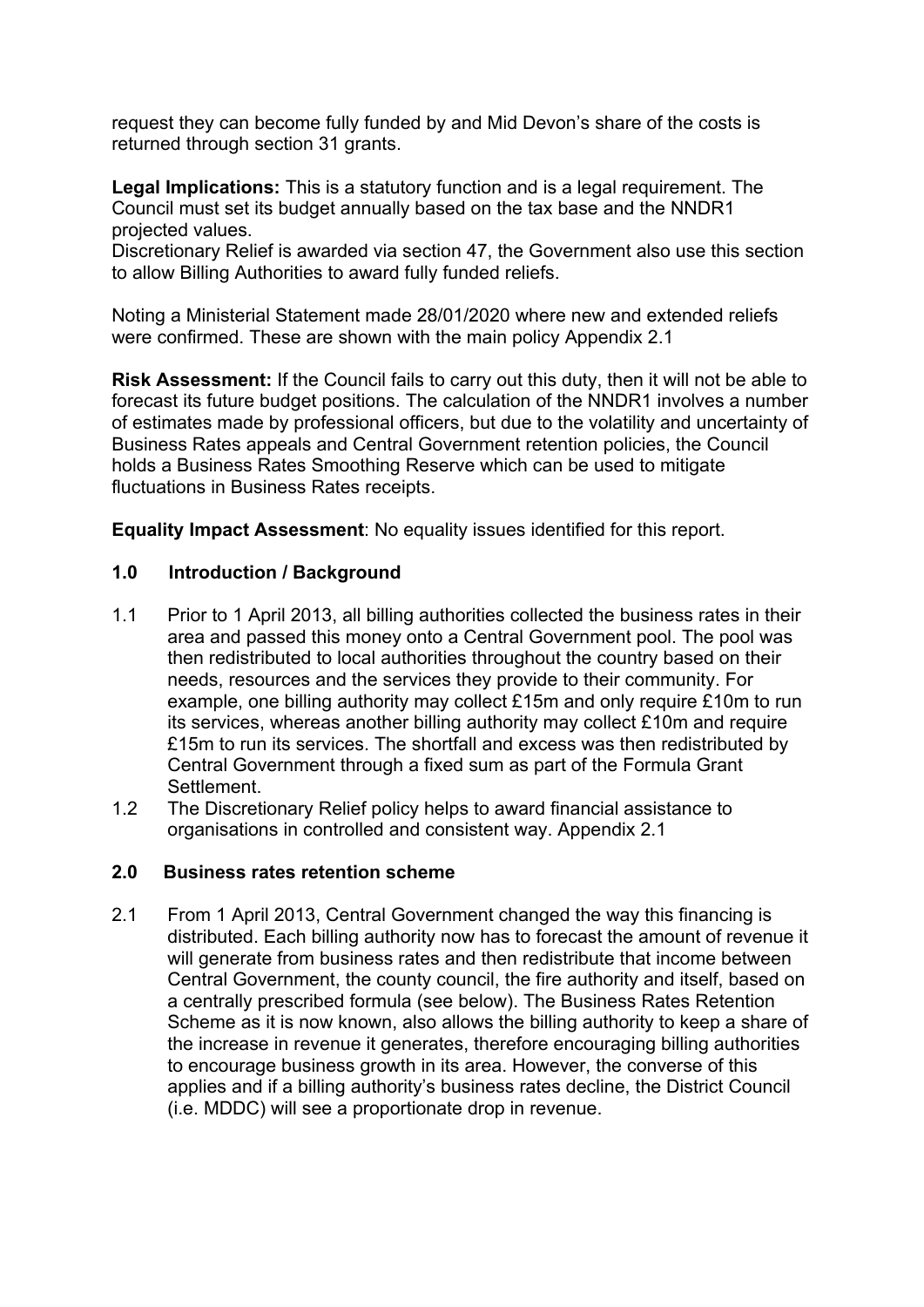- 2.2 This is the key difference between the old and new schemes. As under the old business rates scheme, the level of funding was determined at the beginning of the year and was fixed thereafter.
- 2.3 In order to assist local authorities in retaining revenue within the counties, Central Government allowed county councils and district councils to join together to pool their growth and offset the growth of one area against a decline in another area. Effectively, this creates a larger critical mass across the county to alleviate exposure to individual authority losses, thus enabling counties and districts to retain more of the rates collected instead of contributing this money to the central pool. Mid Devon District Council joined the Devon County-wide pool in 2014 and will remain in the pool for 2020/21.
- 2.4 This report details the calculations necessary to determine the estimated debit the Council is expected to collect in business rates for the 2020/21 year. The net collectable debit is then split proportionally in accordance with the provisions of the Local Government Finance Settlement issued in December 2018 which enables the whole of Devon to have a 50% rates retention, subject to tariffs or levies. The Council continues its Pool membership with the other Devon councils to maximise the amount of Business Rates it can retain. As detailed in 3.5, the Pool was given "Pilot" status in 2018/19 and we were able to retain 100% of Business Rates growth income but unfortunately this was a one year only arrangement and we were unsuccessful in our bid for a 75% Pilot in 2020/21. Therefore, we revert to the 2017/18 distribution arrangements. The tier split for Devon is as follows:
	- 9% is distributed to Devon County Council
	- 40% is kept by Mid Devon District Council
	- 1% is distributed to the Devon & Somerset Fire & Rescue Authority
- 2.5 The New 2017 Valuation list took effect from 1st April 2017 and the overall effect of these changes is settling down now.

# **3.0 S31 grant and reduced business rates income**

- 3.1 The Chancellor of the Exchequer announced changes to the Business Rates system in his Autumn Statement for 2018, and councils once again will be compensated for the loss by means of a "S31" Government grant in recognition of the lower amount of business rates that would otherwise become due.
- 3.2 The main changes/announcements are as follows: See Appendix 2(2)
	- **A Retail Discount scheme** for occupied retail properties with a rateable value (RV) of less than £51,000 in each of the years 2019/20 and 2020/21. The Retail Discount scheme will reduce rates payable by one third in 2019/20 and 50% from 2020/21 for that year only after all other reliefs including transition relief has been applied, subject to state aid limits. Fully funded Relief under s31 grant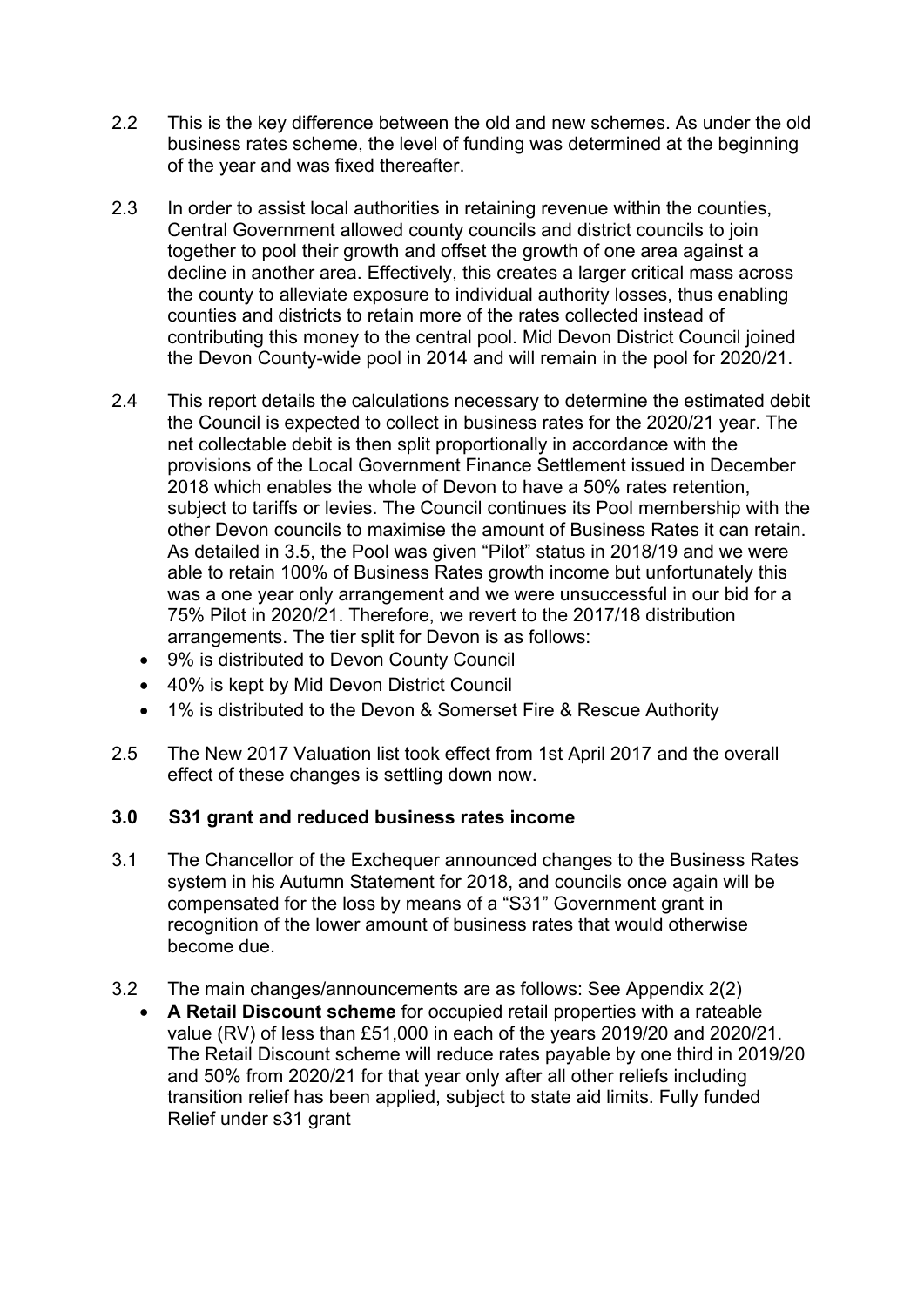- The Government will continue the £1,500 business rates discount for office space of **local newspapers** in 2020/21 until 2025 as per the ministerial statement 28/01/2020. Fully funded Relief under s31 grant
- 3.3 The following reliefs will continue:
	- The **Discretionary Rate Relief** scheme introduced from 1st April 2017 will continue for 2020/21.
	- **Rural Rate Relief** which was previously doubled will continue.
	- The **Small Business Rate Relief** scheme has seen the eligible RV threshold doubled to £12,000 and is now permanent. These ratepayers will receive 100% relief. All ratepayers whose RV is between £12,000 and £15,000 will receive tapered relief and all those ratepayers between RV £15,000 and RV £51,000 will pay their rates based on the lower multiplier.
- 3.4 Appendix 1 shows the estimated net yield from business rates for 2020/21 set out in the NNDR1 return. The Council is notionally able to keep 40% of the total business rates it collects and this would generate an estimated £6.600m (i.e. £15.600m - 40%). We will not be receiving a grant from the DCLG towards collecting the years' business rates but we will continue to retain the income from qualifying renewable energy schemes
- 3.5 As part of the Provisional Settlement received in December 2019 from the Ministry of Housing, Communities and Local Government, it was determined that MDDC's Business Rates Funding Baseline would be £2.2m (i.e it's financial need). This reflects the 50% Government share arrangement. The Business Rates baseline will be reset in 2020 for year 2021/22 and the anticipated 2021 Valuation list.

# **4.0 Possible amendments to grant and reduced business rates income**

- 4.1 A new budget is due on the 11<sup>th</sup> March 2020 in which it is likely that the ministerial statement of the 28/01/2020 will be confirmed and it is worth noting that other changes are possible. These will be known on the day.
- 4.2 Former Pub Relief will be reinstated without any major changes to the previous formula. Both this and the possible increase in Retail Discount will be funded by Central Government via the Section 31 Grant should they be brought in.

# **5.0 Conclusion**

5.1 Due to the associated volatility and significant sums of revenue involved, we will continue to maintain a Business Rates Smoothing Reserve and provide Members with regular updates on the level of business rates being collected during 2020/21.